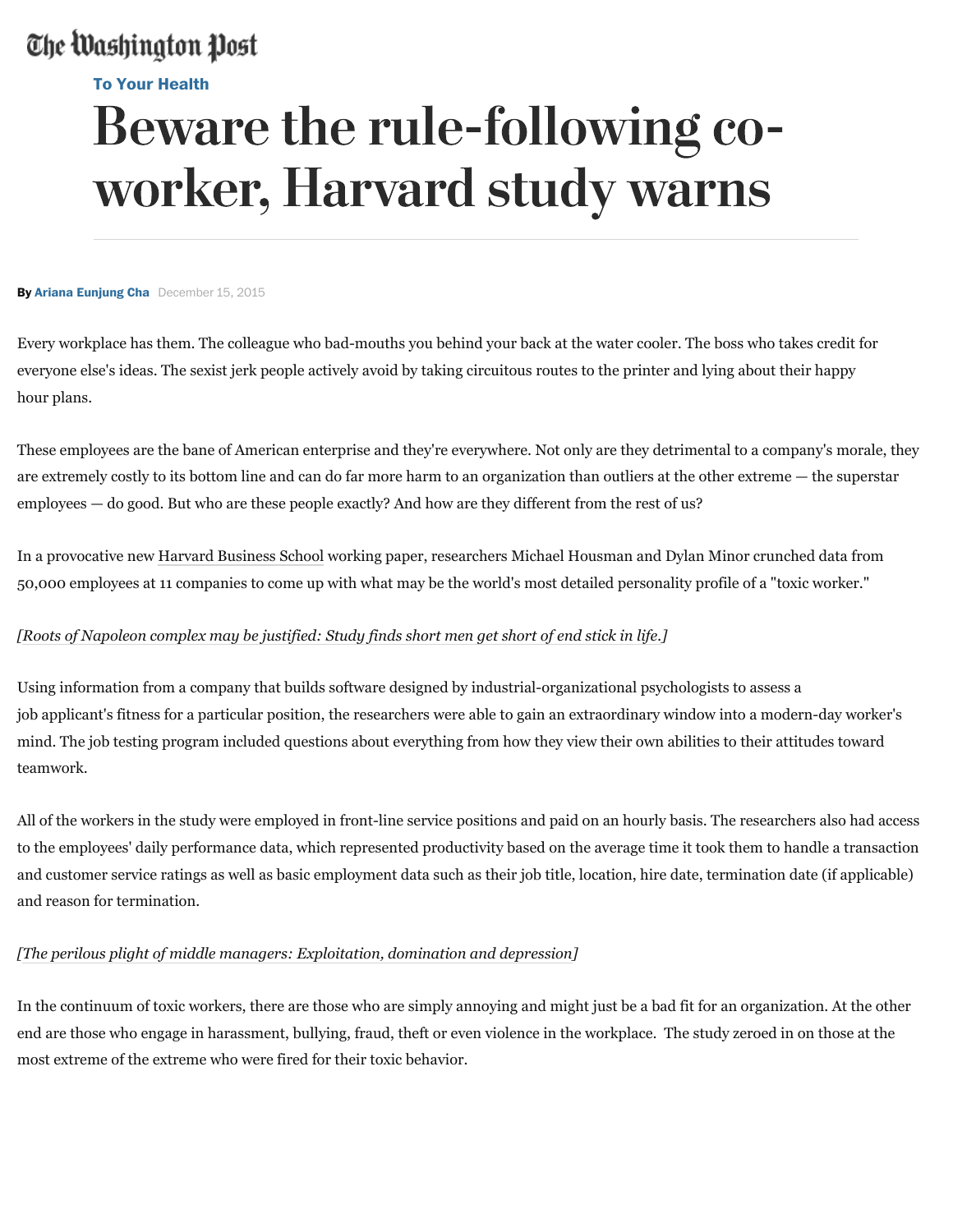The study's findings aren't exactly what you might expect.

First, a toxic worker isn't necessarily a lazy worker. In fact, they tend to be insanely productive, much more so than the average worker.

Housman, a workplace scientist at an analytics firm, and Minor, a visiting assistant professor at Harvard, explain that this may explain why these workers tend to persist in an organization despite their questionable ethics and morals: "There is a potential trade-off. … They are corrupt, but they excel in work performance." They cited as an example a rogue trader who is making millions. A firm might be tempted to look away when he's found to be overstepping legal boundaries. And then there's this maddening fact: At least one previous study has found that unethical workers actually have *longer* tenures at companies than ethical ones.

# **Financial impact**

Avoiding a toxic worker generates returns that are estimated to be nearly two-to-one compared to the benefits of hiring a superstar worker. And that doesn't include potential expenses from things like litigation, regulatory penalties or reduced morale related to such a hire.



Source: "Toxic workers" working paper by Michael Housman and Dylan Minor/Harvard Business School

#### THE [WASHINGTON](http://www.washingtonpost.com/) POST

The second characteristic is a bit more obvious. They tend to have what's known as high "self-regard" and a lower degree of "otherregardingness." Or put more simply, they're selfish. "All things equal, those that are less other-regarding should be more predisposed to toxicity as they do not fully internalize the cost that their behavior imposes on others," the researchers wrote. This characteristic was teased out in the job screening program by asking applicants questions like this one that makes them choose between two statements: "I like to ask about other people's well-being" or "I let the past stay in the past." Selecting the first would give them a higher other-regarding score.

Third, the toxic employee also has an tendency to be overconfident of his or her own abilities — a trait believed to lead to unreasonable risk-taking. "Someone that is overconfident believes the expected payoff from engaging in misconduct is higher than someone who is not overconfident, as they believe the likelihood of the better outcome is higher than it really is," the researchers explained.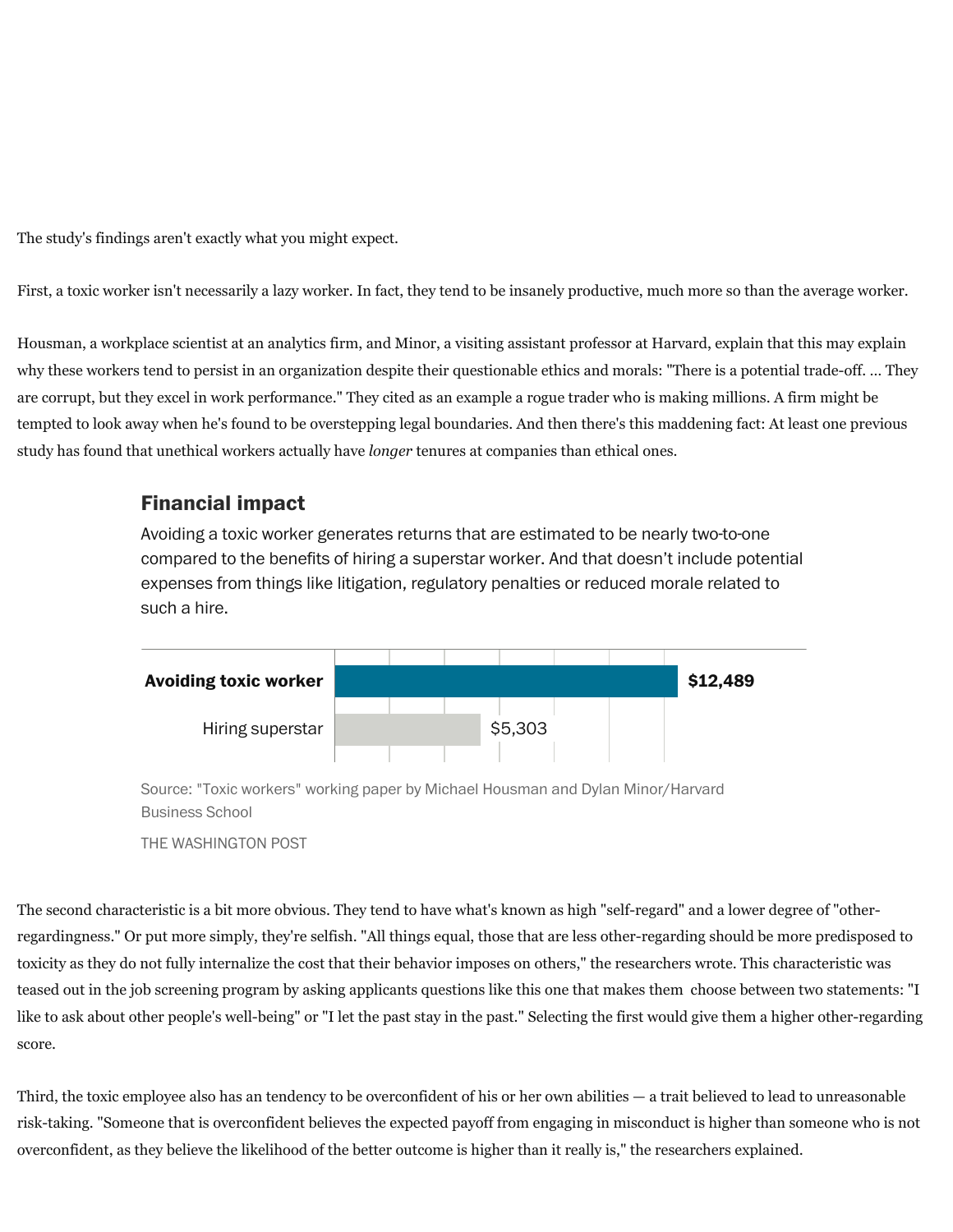Finally, if a person is dead-set on following rules, there may be reason to worry. Even though it seems counterintuitive, Housman and Minor said that those employees who claimed in the questionnaire that rules should always be followed with no exceptions (as opposed to those who said sometimes you have to break rules to do a good job) were the most likely to be terminated for breaking the rules.

"It could also be the case that those who claim the rules should be followed are more Machiavellian in nature, purporting to embrace whatever rules, characteristics or beliefs that they believe are most likely to obtain them a job," they theorized. "There is strong evidence that Machiavellianism leads to deviant behavior."

#### *[Your of ice [thermostat](https://www.washingtonpost.com/news/to-your-health/wp/2015/08/03/your-office-thermostat-is-set-for-mens-comfort-heres-the-scientific-proof/) is set for men's comfort. Here's the scientific proof.]*

The consequences of employing such people can be enormous for a company. The researchers calculated that these workers can cost \$12,489 due to the need to replace other workers who leave due to their behavior. That's an almost two-to-one return as compared to their estimates for what a company gains from a superstar employee in the 1 percent of productivity — an increase in \$5,303 in value.

#### **To Your Health newsletter**

Health news and research, in your inbox weekly.

In their paper, Housman and Minor explain that the best way to deal with these toxic workers is simple: Avoid them. Human resources programs and interviews in the future could be designed to screen them out, for instance.

But what if you already have some of these employees in your midst?

You needn't despair that your organization is doomed. According to their research, the factors that lead to a potentially toxic worker to act in a toxic way are likely to be numerous and complex and isn't all about fixed personality traits. Here's one example: They found that the number of other toxic workers around them or the "density" of toxic workers in your group can influence whether they act appropriately, with the lower the density the better the outcome. It's akin to the way peer pressure can steer teens in the wrong direction.

"There is some hope," they wrote, "that through judicious management of a worker's environment, toxicity can be reduced."

#### **Read more:**

Principal to give former student ultimate [Christmas](http://wpo.st/qWcz0) gift: Her kidney

### **Sign up**